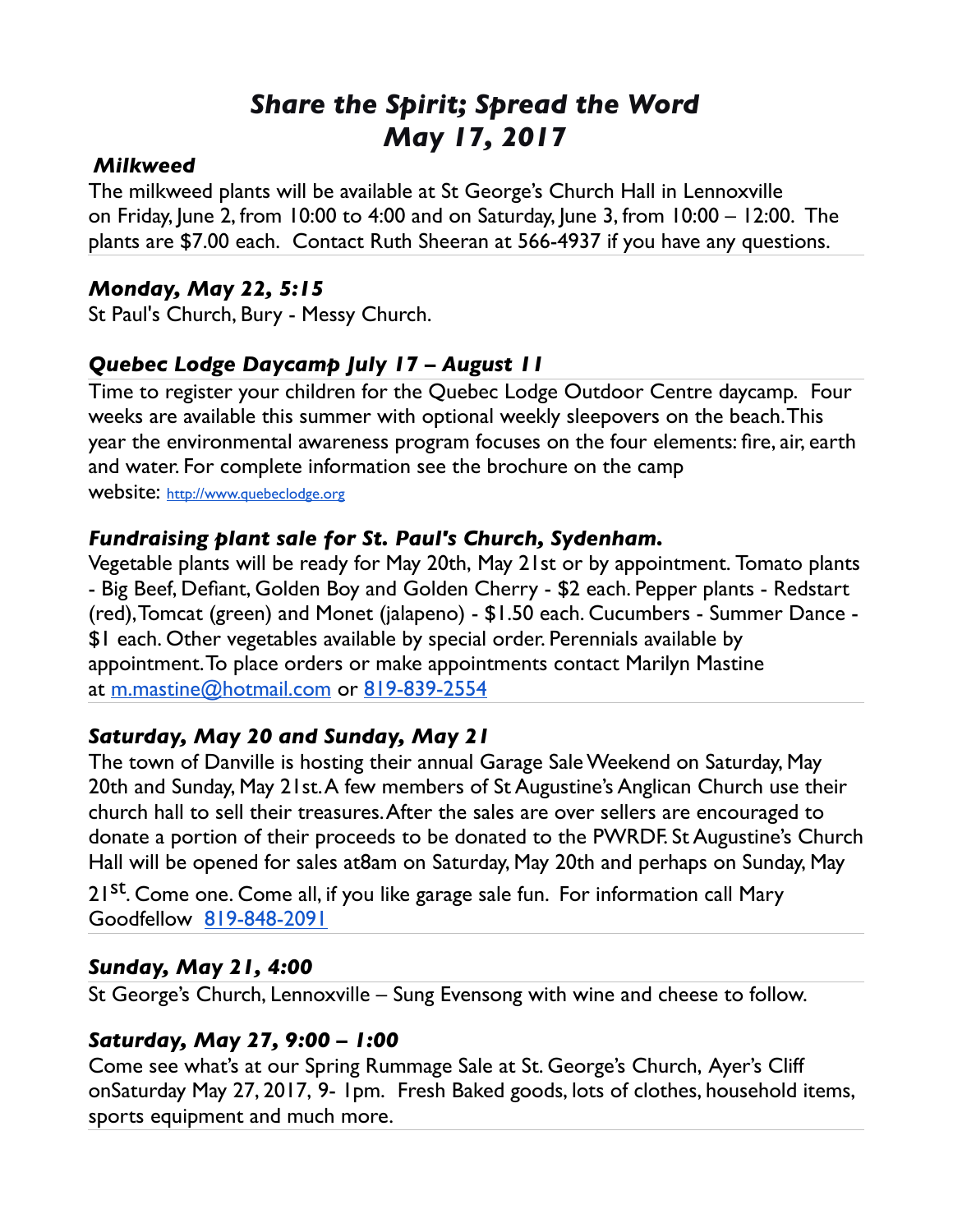#### *Saturday, June 3*

St. George's Church, Drummondville - Annual Mechoui. Beef, pork and lamb with all the fixings, including homemade desserts. Tickets are \$30 for adults, \$25 for seniors. Please contact Katherine Archer at  $819-398-5256$  or revenge lives@hotmail.com for more information.

#### *Friday, June 9, 2:00*

Church of the Epiphany, Way's Mills – Celebration of the restoration that was done on the exterior of the church and to fete all of the donors. Fr. Edward, Fr. Giuseppe and Rev. Barbara Wintle will be leading the service.

#### *Saturday, June 10, 10:00*

St George's Church Hall, Lennoxville – Deanery Council meeting after which all members are encouraged to stay for a meeting of the Regional Ministry Committee. All members of the DC are requested to attend as a quorum is required to conduct business. Please send regrets to the secretary Phyllis Gauthier at  $phylgaut@pppoe.ca$  Everyone is welcome and encouraged to attend both meetings. Note: These meetings may be rescheduled.

## *Saturday, June 10, 7:30 – 10:30*

Friendship Day Breakfast will be held on June 10<sup>th</sup> from 7:30 a.m. to 10:30 a.m. in the Lower Scott Hall of Lennoxville United Church. We will be serving: orange & apple juice, bacon and eggs, pancakes & sausages, baked beans and hash browns, toast and muffins, maple syrup, homemade jam, coffee, tea and milk. Price: adults \$9.00; Children (6-12) \$5.00; 2 adults & 2 children: \$22.00 (Children under 5 eat free)

## *Sunday, June 11*

The first annual walk to support research for a cure of Scleroderma, a chronic autoimmune disease, will take place on June 11<sup>th</sup> at André-Viger Park in Sherbrooke. Violet Konrad of St. George's Lennoxville is organizing the walk and would welcome your support. For more information contact Violet at [819 566-](tel:(819)%20566-8391) [8391](tel:(819)%20566-8391) or [vkonrad@bell.net](mailto:vkonrad@bell.net) Poster attached.

## *Sunday, June 11, 10:00*

St. John's, Waterville – Confirmation Service with Bishop Bruce. Pot luck lunch to follow.

#### *Sunday, June 18, 4:00 – 6:00*